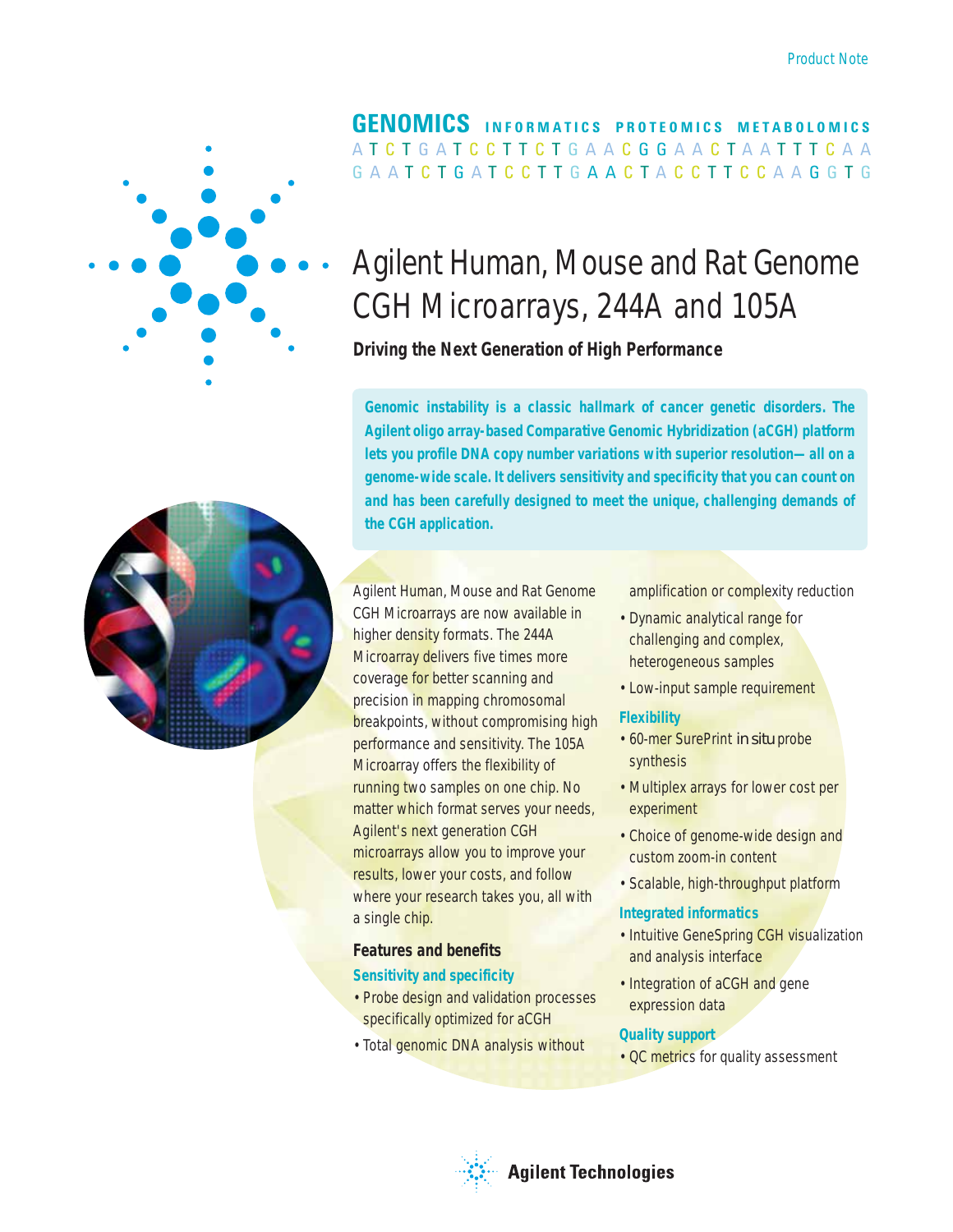#### **Optimized probe design and selection**

Oligonucleotide probes were designed *in silico*, selected, and optimized for copy number detection using a multivariate approach. Overall system signal-to-noise ratios were significantly increased by reducing nonspecific noise. First, candidate probes representing unique genomic sequences were selected, scored, and filtered using bioinformatics prediction criteria for probe sensitivity, specificity, and

responsiveness under appropriate conditions. Selection criteria were based on empirical testing of known genomic aberrations in comparative model systems, such as XX/XY hybridizations. The resulting candidate probe collection, spaced at ~200 bp intervals, was subjected to placement optimization for content coverage and relative spacing.

Probes on Agilent 244A and 105A microarrays span both coding and non-coding regions for comprehensive genome-wide representation (Table 1). There is an even distribution of multipleprobes across long and short transcripts. Additional emphasis is on microRNA representations using the Sanger miRNA registry (Figure 1), and promoter and sub-telomeric regions (data not shown).

#### **Microarray Specifications**

|                                                       | <b>Human Genome</b>                                                                   |                           | <b>Mouse Genome</b>      |            | <b>Rat Genome</b>           |            |  |
|-------------------------------------------------------|---------------------------------------------------------------------------------------|---------------------------|--------------------------|------------|-----------------------------|------------|--|
| Format                                                | 244A                                                                                  | 105A                      | 244A                     | 105A       | 244A                        | 105A       |  |
| Microarrays per slide                                 | 1                                                                                     | 2                         | 1                        | 2          | 1                           | 2          |  |
| Slides per kit                                        | 5                                                                                     | 5                         | 5                        | 5          | 5                           | 5          |  |
| Slide format                                          | 1" x 3"                                                                               | 1" x 3"                   | $1'' \times 3''$         | 1" x 3"    | $1'' \times 3''$            | 1" x 3"    |  |
| Probe length                                          | 60-mer                                                                                | 60-mer                    | 60-mer                   | 60-mer     | 60-mer                      | 60-mer     |  |
| Feature size                                          | $65 \mu m$                                                                            | $65 \mu m$                | $65 \mu m$               | $65 \mu m$ | $65 \mu m$                  | $65 \mu m$ |  |
| <b>Total features</b>                                 | 243,504                                                                               | 105,072                   | 243,504                  | 105,072    | 243,504                     | 105,072    |  |
| Distinct biological features                          | 236,381                                                                               | 99,026                    | 235,402                  | 98,797     | 235,974                     | 97,973     |  |
| Replicated biological<br>features (in triplicate)     | 1,000                                                                                 | 525                       | 1,400                    | 760        | 1,000                       | 1,000      |  |
| Agilent internal<br>quality control features          | 5,045                                                                                 | 4,626                     | 5,099                    | 4,712      | 5,492                       | 5,041      |  |
| Biological probes retained<br>from earlier 44K format | 97.9%                                                                                 | 97.9%                     | 98.9%                    | 98.9%      | N/A                         | N/A        |  |
| Sequence source                                       |                                                                                       | UCSC hq17 (NCBI build 35) | UCSC mm7 (NCBI build 35) |            | UCSC rn4 (Baylor HGSC v3.4) |            |  |
| Starting sample input                                 | 0.5 µg genomic DNA (direct labeling)<br>or<br>0.05 µg genomic DNA (WGA amplification) |                           |                          |            |                             |            |  |
| Labeling type                                         | Random priming using Cyanine 3 and Cyanine 5 nucleotides                              |                           |                          |            |                             |            |  |
| Overall assay time                                    | 3 days (1.5 days actual hands-on time)                                                |                           |                          |            |                             |            |  |
| Storage condition                                     | Room temperature (in the dark)                                                        |                           |                          |            |                             |            |  |
|                                                       |                                                                                       |                           |                          |            |                             |            |  |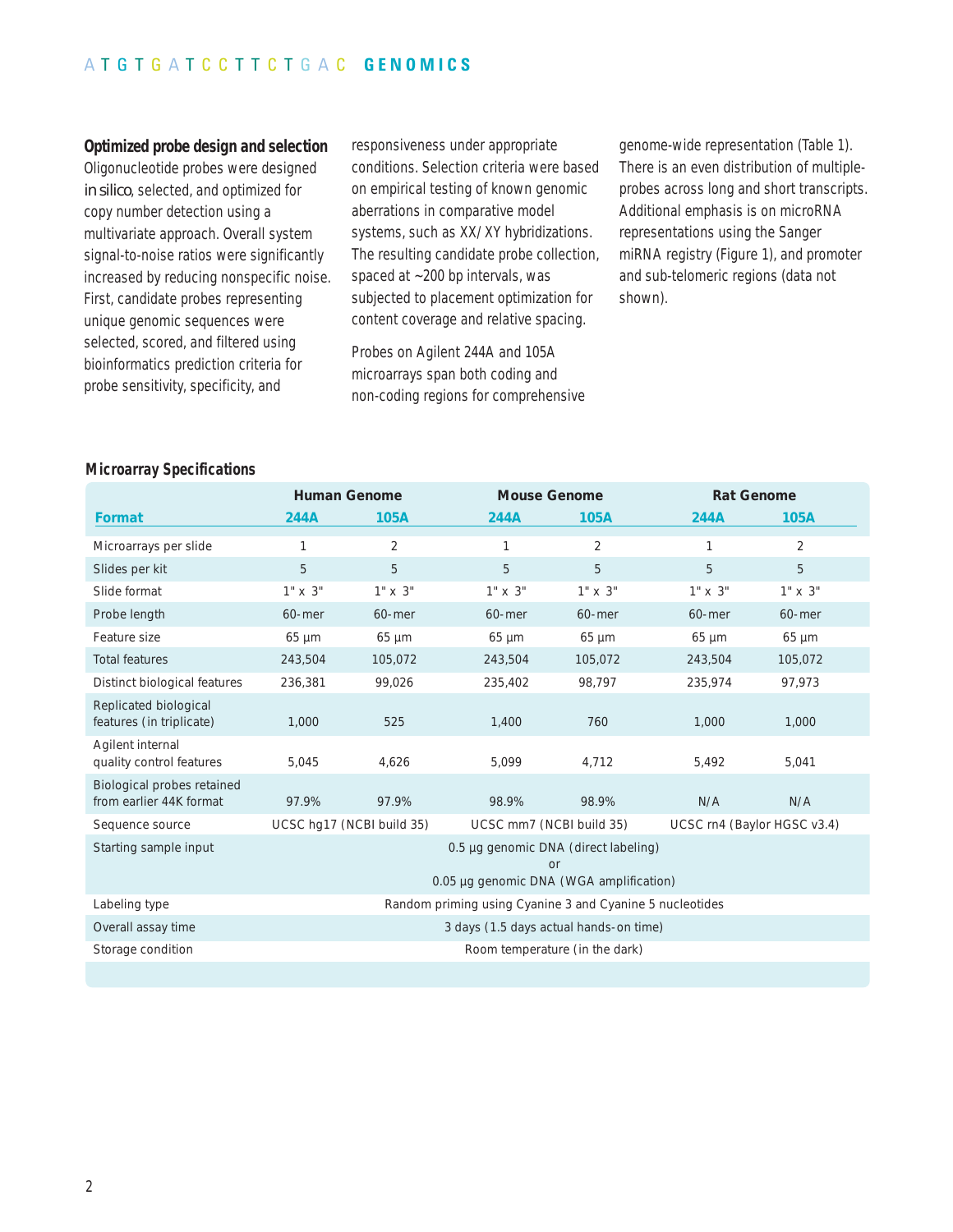## **Superior sensitivity and specificity**

The Agilent aCGH platform delivers accurate copy number measurement as demonstrated in an XX and XY model system. The log ratio accuracy and detection sensitivity from analyzing 46, XY versus 46, XX genomic DNA samples on a 244A human microarray show excellent separability (99%) between autosomal and X-chromosome probes (Figure 2). In addition, the  $log<sub>2</sub>$ ratio values derived from the maximal peaks for each probe tightly correlate to their expected theoretical values of 0 and -1, for one and two copies, respectively.

Detection of microdeletions and microamplifications enables the identification of novel oncogenes, tumor suppressor genes, and biomarkers associated with cancer and other genetic disorders. Agilent aCGH analysis—with both 244K and 105K formats—of the well-characterized HT29 human colon carcinoma cell line detected known large amplifications and deletions as well as a focal deletion involving a transcription factor and tumor suppressor that was not reported in any previous BAC array-based analyses (Figure 3).

## **Enhanced precision and novel detection**

Most cancers result from the combination of acquired genomic instabilities within cells throughout their lifecycle and the subsequent clonal expansion of these genetically altered cells with cumulative genetic errors. These genomic variations include gains and losses varying in size from entire chromosomes, to chromosomal regions, to specific, focal gene variations. The enhanced detection resolution of Agilent 244A and 105A microarrays delivers exquisitely fine precision. The platform readily maps chromosome breakpoints (Figure 4) and identifies microvariations (Figure 5) that no other technology platform can detect.

## **Agilent Genomic DNA Labeling Kit PLUS**

The latest addition to the aCGH reagents line is the Agilent Genomic DNA Labeling Kit PLUS. It was specially developed, validated, and optimized for the Agilent oligo aCGH workflow. Using a simple, one-tube reaction, it quickly generates Cyanine-labeled genomic DNA targets from as little as 0.5 µg total genomic DNA. The PLUS Kit contains all required components including Cyanine 3- and 5-dUTP dyes, to complete a total of 50 labeling reactions.



| Format                 |            | 244A    | <b>Human Genome</b><br>105A | 244A    | <b>Mouse Genome</b><br>105A | 244A   | <b>Rat Genome</b><br>105A |
|------------------------|------------|---------|-----------------------------|---------|-----------------------------|--------|---------------------------|
| Intragenic probes      |            | 70.0%   | 71.0%                       | 68.4%   | 69.6%                       | 48.8%  | 50.5%                     |
| Intergenic probes      |            | 30.0%   | 29.0%                       | 31.6%   | 30.4%                       | 51.2%  | 49.5%                     |
| RefGenes represented   |            | 97.9%   | 97.9%                       | 98.3%   | 98.3%                       | 99.6%  | 99.6%                     |
| Median probe spacing   | Overall    | 8.9 KB  | 21.7 KB                     | 7.8 KB  | 19.3 KB                     | 8.0KB  | 19.1KB                    |
|                        | Intragenic | 7.4 KB  | 18.9 KB                     | 6.2 KB  | 15.7 KB                     | 4.7KB  | 11.4KB                    |
|                        | Intergenic | 16.5 KB | 50.6 KB                     | 15.2 KB | 36.8 KB                     | 14.9KB | 37.1KB                    |
| Average probe spacing* |            | 6.4 KB  | 15.0 KB                     | 6.4 KB  | 15.0 KB                     | 6.0KB  | 14.5KB                    |

\*Calculated by dividing total repeat-masked genome size by total microarray features.

**Table 1.** Probe Coverage Specifications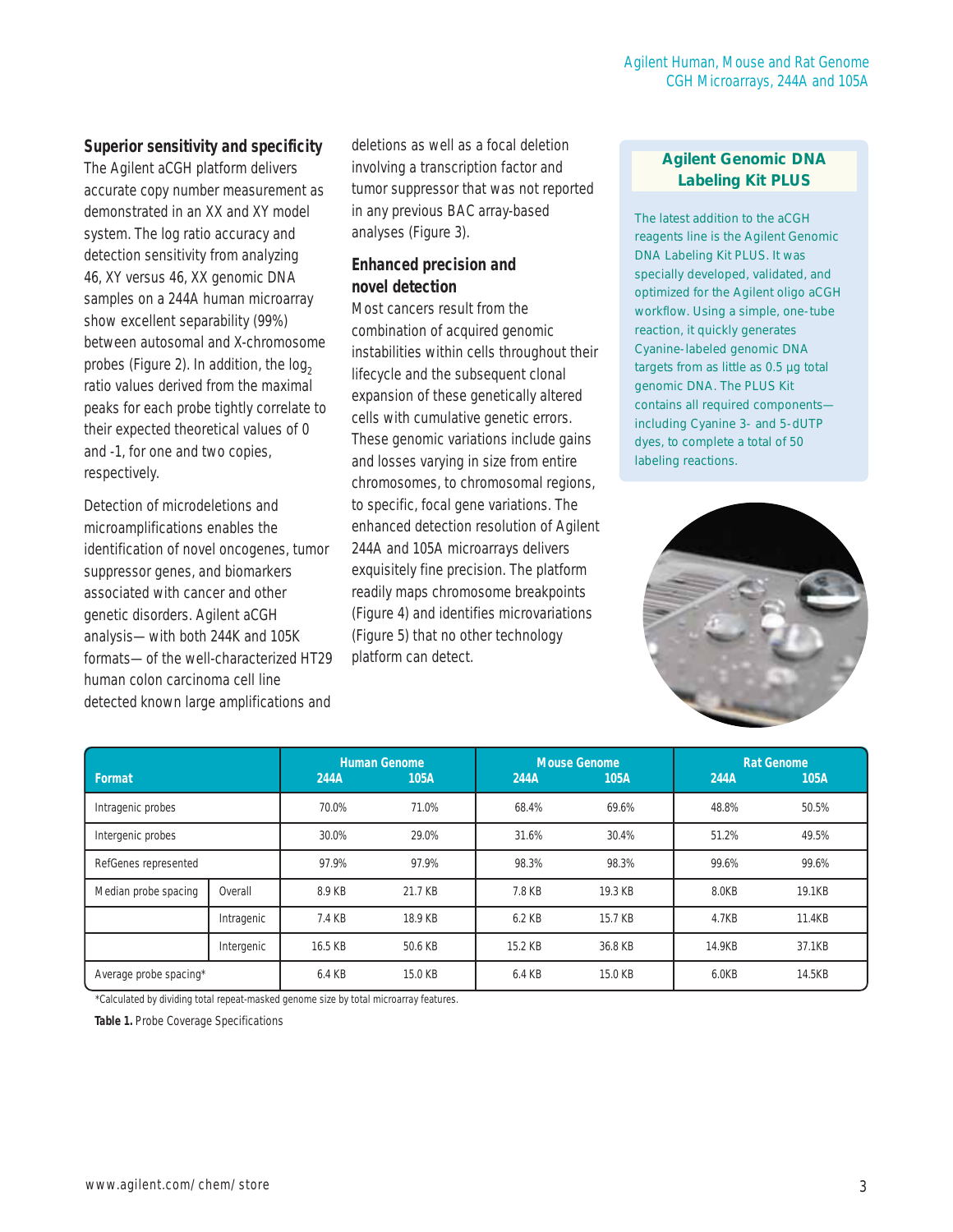## A T G T G A T C C T T C T G A C **GENOMICS**







**Figure 1.** Typical probe coverage characteristics on Agilent 244A and 105A CGH microarrays as illustrated using UCSC hg18 Human Genome Browser, Feb 2006 (NCBI build 36) of human chromosome 17. At the top of each view, each short vertical bar represents a single probe on Agilent Human Genome CGH 244A (blue) or 105A (red). Annotations below the probes indicate the location mapping of UCSC known genes (blue or black) and Sanger microRNAs (red). **(A)** A 3.0 MB microarray window of 17q24-25 shows comprehensive coverage over coding and non-coding regions. **(B)** A 3.0 MB window of 17q11-12 depicts evenly distributed multiple-probe coverage across long (ACCN1) as well as short (NLE1) transcripts. **(C)** A 1.0 MB region of 17q11.2 illustrates microRNA representations (hsa-mir-193a, hsa-mir-365-2).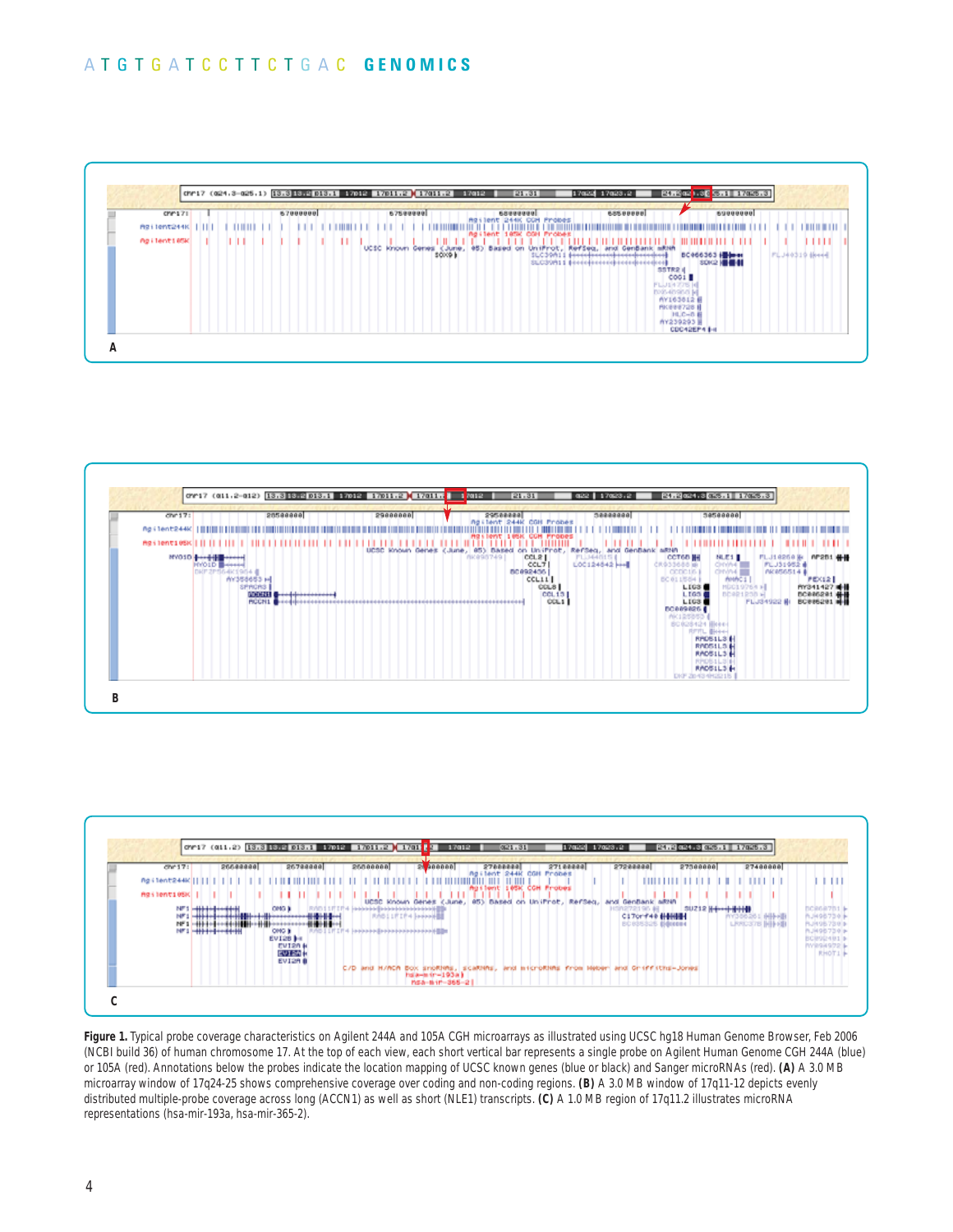





**Figure 3.** CGH Analytics views of Agilent 244K and 44K analyses of chromosome 8 in the human colon carcinoma cell line HT29. **(A)** Scatter plot (chromosome view) produced from an Agilent Human Genome CGH Microarray 244A (P/N G4411B) analysis reveals a substantial deletion across the p arm (horizontal shift to left of zero line), amplification along the q arm in the q23.3-24.23 region (horizontal shift to right of zero line), and a focal deletion in q23.1 (horizontal shift to left of zero line, outlined by dotted blue box). **(B)** Zoomed-in gene view of panel A which focuses on a 7 MB window within q23.1 containing the focal deletion. It distinctly shows a ~1.5 MB deletion involving the zinc finger protein ZFPM2 and tumor suppressor LRP12 genes. **(C and D)** Parallel scatter plots (chromosome and gene views, respectively) from an Agilent Human Genome CGH Microarray 44B (P/N G4410B) analysis of the same sample as in panels A and B.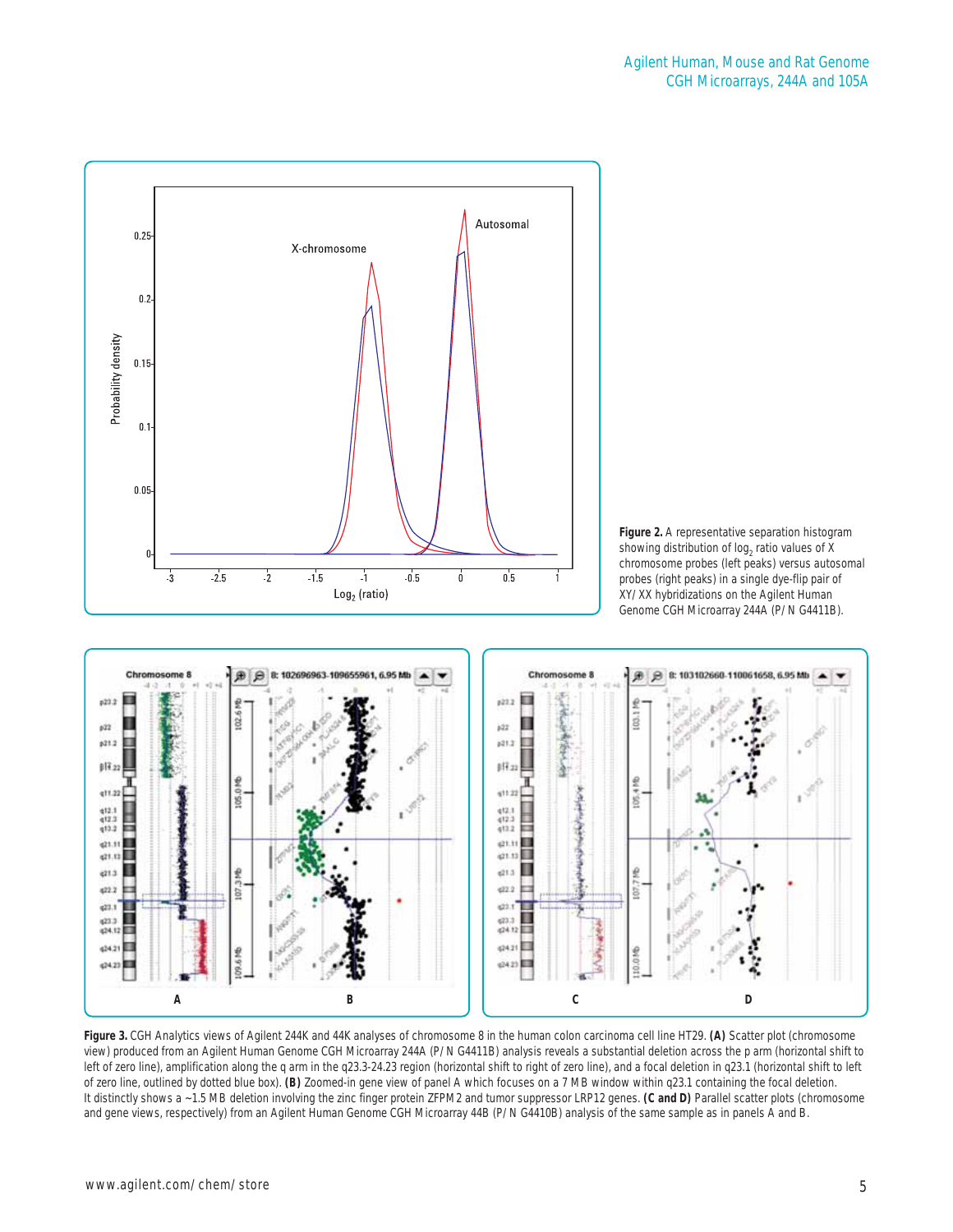## A T G T G A T C C T T C T G A C **GENOMICS**



**C D**

60.8 Mb

63.1 Mb

**Figure 4.** CGH Analytics views of Agilent 244K and 44K analyses of chromosome 3 in the human colon carcinoma cell line HT29. **(A)** Scatter plot (chromosome view) produced from an Agilent Human Genome CGH Microarray 244A (P/N G4411B) analysis reveals multiple p arm deletions in regions such as p12.1-12.3 (horizontal shift to left of zero line) and a focal deletion in p14.2 (horizontal shift to left of zero line, outlined by dotted blue box). **(B)** Zoomed-in gene view of panel A which focuses on a 7 MB window within p14.2 containing the focal deletion. It distinctly shows two different deletion patterns both within the single tumor suppressor FHIT gene. **(C and D)** Parallel scatter plots (chromosome and gene views, respectively) from an Agilent Human Genome CGH 44B Microarray (P/N G4410B) analysis of the same sample as in panels A and B.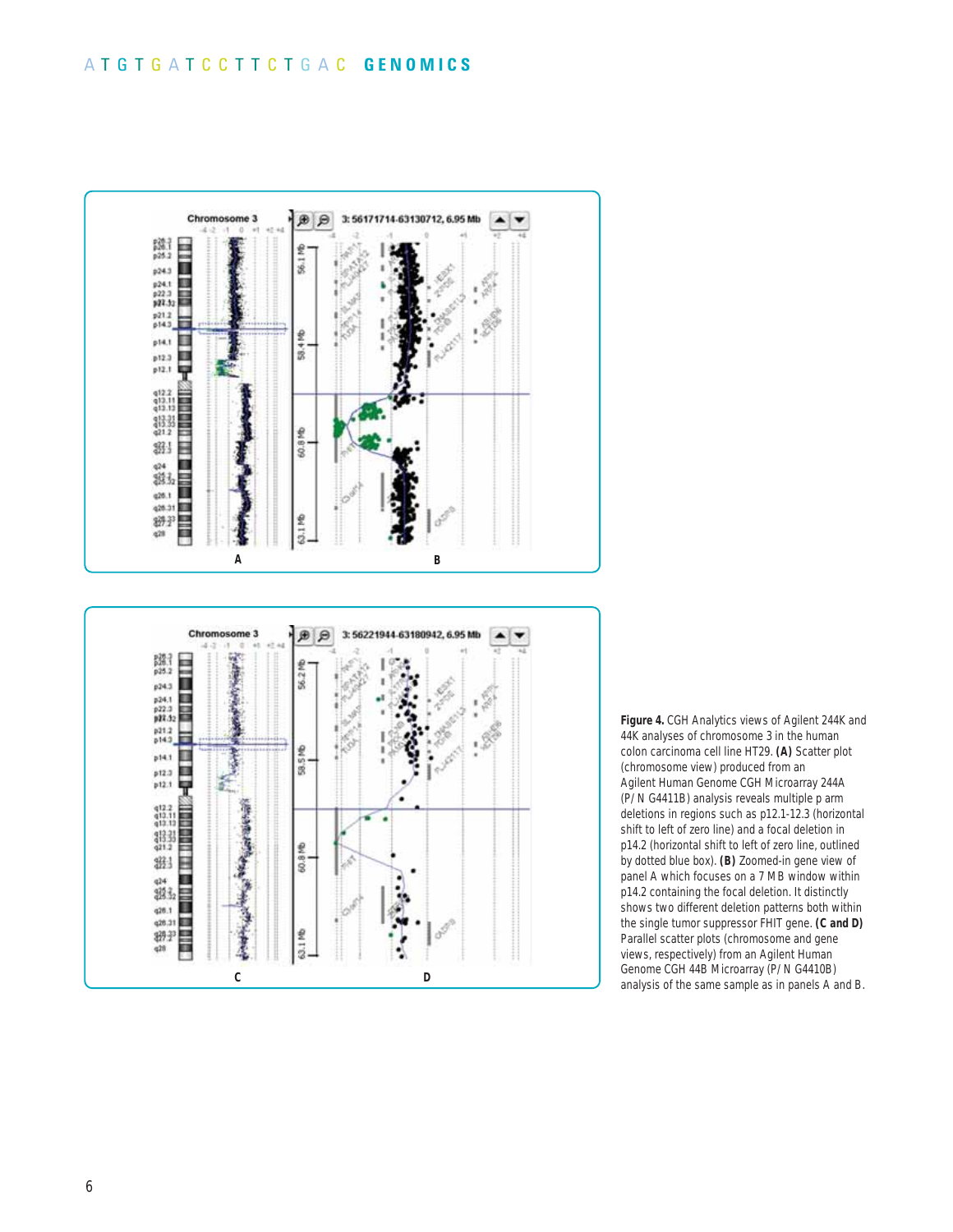

**Figure 5.** CGH Analytics views of Agilent 244K and 44K analyses of chromosome 16 in the human colon carcinoma HT29 cell line. **(A)** Scatter plot (chromosome view) produced from an Agilent Human Genome CGH Microarray 244A (P/N G4411B) analysis reveals a focal deletion in p13.2 (horizontal shift to left of 0, outlined by dotted blue box). **(B)** Zoomed-in gene view of panel A which focuses on a 2.5 MB window within p13.2 containing a focal deletion. It readily detects multiple deletion patterns within the ataxin-2 binding protein A2BP1 gene (green dots) and a <50 KB microamplification (red dots within circle). This microamplification was verified by multiple consecutive probes. **(C and D)** Parallel scatter plots (chromosome and gene views, respectively) from an Agilent Human Genome CGH Microarray 44B (P/N G4410B) analysis of the same sample as in panels A and B. In this particular example, while the 44B format detected the A2BP1 deletion, it detected neither the variable deletion patterns nor the microamplification.